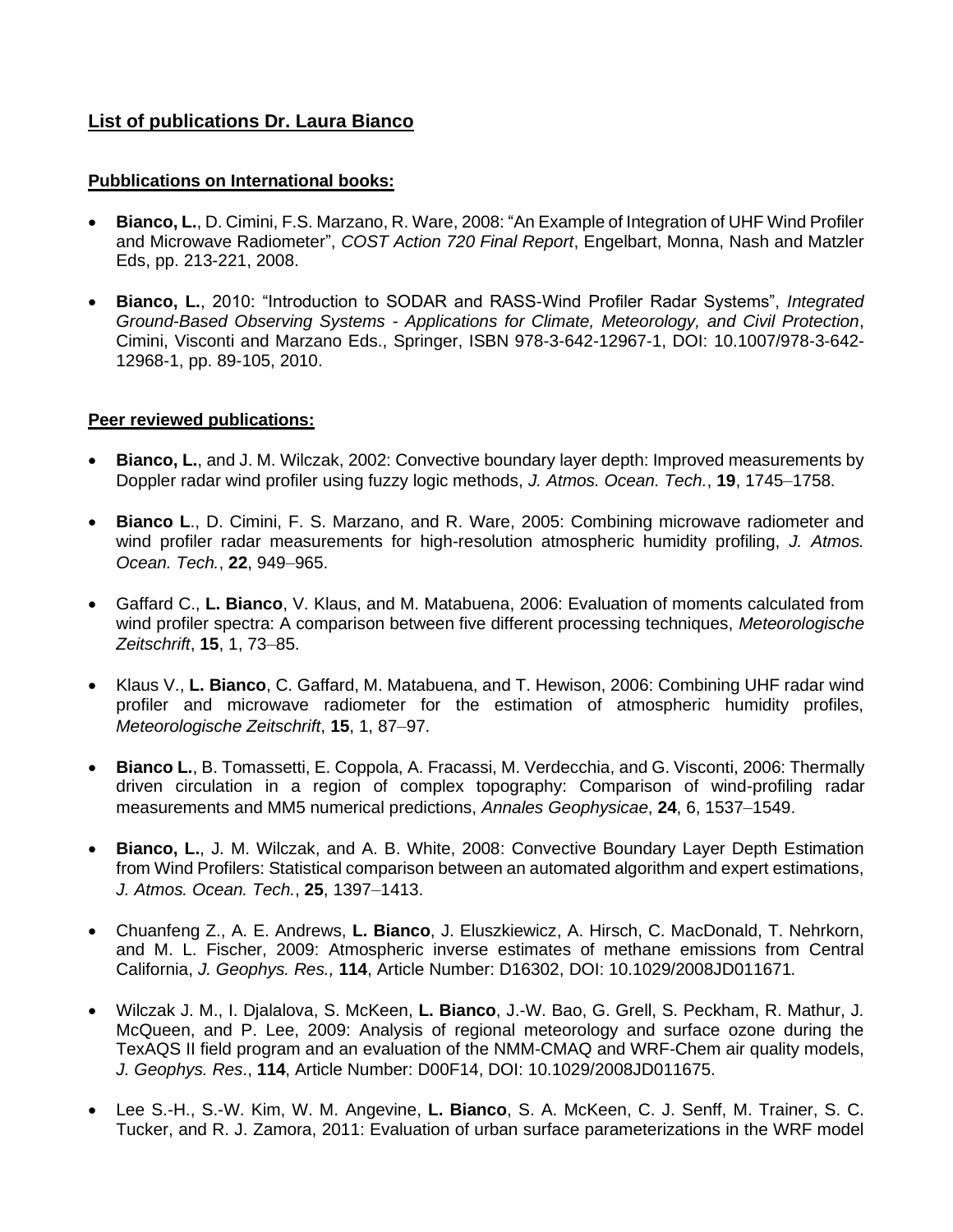using measurements during the Texas Air Quality Study 2006 field campaign, *Atmos. Chem. Phys.*, **11**, 2127–2143, DOI:10.5194/acp-11-2127-2011.

- **Bianco L.**, J.-W. Bao, C. W. Fairall, and S. A. Michelson, 2011: Impact of sea-spray on the atmospheric surface layer, *Boundar.-Layer Meteorol.,* **140**, 361–381, DOI: 10.1007/s10546-011- 9617-1.
- **Bianco L.**, I. V. Djalalova, C. W. King, and J. M. Wilczak, 2011: Diurnal evolution and annual variability of boundary-layer height and its correlation to other meteorological variables in California's Central Valley, *Boundar.-Layer Meteorol.*, **140**, 491–511. DOI: 10.1007/s10546-011-9622-4.
- Kim S.-W., S. A. McKeen, G. J. Frost, S.-H. Lee, M. Trainer, A. Richter, W. M. Angevine, E. Atlas, **L. Bianco**, F. K. Boersma, J. Brioude, J. P. Burrows, J. de Gouw, A. Fried, J. Gleason, S. te Lintel Hekkert, A. Hilboll, J. Mellqvist, J. Peischl, D. Richter, C. Rivera, T. Ryerson, J. Walega, C. Warneke, P. Weibring, and E. Williams, 2011: Evaluations of NOx and highly reactive VOC emission inventories in Texas and their implications for ozone plume simulations during the Texas Air Quality Study 2006, *Atmos. Chem. Phys*. **11**, 11361–11386. DOI:10.5194/acp-11-11361-2011.
- Bao J.-W., C. W. Fairall, S. A. Michelson, and **L. Bianco**, 2011: Parameterizations of sea-spray impact on the air-sea momentum and heat fluxes, *Mon. Wea. Rev.,* **139**, 3781–3797. DOI: 10.1175/MWR-D-11-00007.1.
- Jeong S., C. Zhao, A. E. Andrews, **L. Bianco**, J. M Wilczak, and M. L. Fischer, 2012: Seasonal variation of CH4 emissions from Central California, *J. Geophys. Res*., **117**, Article Number: D11306, DOI:10.1029/2011JD016896.
- Angevine W. M., L. Eddington, K. Durkee, C. W. Fairall, **L. Bianco**, and J. Brioude, 2012: Meteorological model evaluation for CalNex 2010, *Mon. Wea. Rev*., **140**, 3885–3906 DOI:10.1175/MWR-D-12-00042.1*.*
- Jeong S., C. Zhao, A. E. Andrews, E. Dlugokencky, C. Sweeney, **L. Bianco**, J. M. Wilczak, and M. L. Fischer, 2012: Seasonal variations in N2O emissions from Central California, *Geophys. Res. Lett.,*  **39**, Article Number: L16805, DOI: 10.1029/2012GL052307.
- **Bianco L.**, D. Gottas, and J. M. Wilczak, 2013: Implementation of a Gabor transform data quality control algorithm for UHF wind profiling radars, *J. Atmos. Ocean. Tech.*, **30**, 2697–2703, DOI: [10.1175/JTECH-D-13-00089.1.](http://dx.doi.org/10.1175/JTECH-D-13-00089.1)
- Jeong S., Y.-K. Hsu, A. E. Andrews, **L. Bianco**, P. Vaca, J. M. Wilczak, and M. L. Fischer, 2013: A Multi-tower Measurement Network Estimate of California's Methane Emissions, *J. Geophys. Res.- Atmosphere,* **118**, 339–351, DOI: 10.1002/jgrd.50854*.*
- Allabakash S, P. Yasodha, **L. Bianco**, S. Venkatramana Reddy, and P. Srinivasulu, 2015: Improved Moments Estimation for VHF Active Phased Array Radar using Fuzzy Logic Method, *J. Atmos. Ocean. Tech.*, **32**, 5, 1004–1014, DOI: 10.1175/JTECH-D-14-00075.1.
- Wilczak J. M., C. Finley, J. Freedman, J. Cline, **L. Bianco**, J. Olson, I. V. Djalalova, L. Sheridan, M. Ahlstrom, J. Manobianco, J. Zack, J. Carley, R. Coulter, L. Berg, J. Mirocha, S. Benjamin, and M. Marquis, 2015: The Wind Forecast Improvement Project (WFIP): A Public-Private Partnership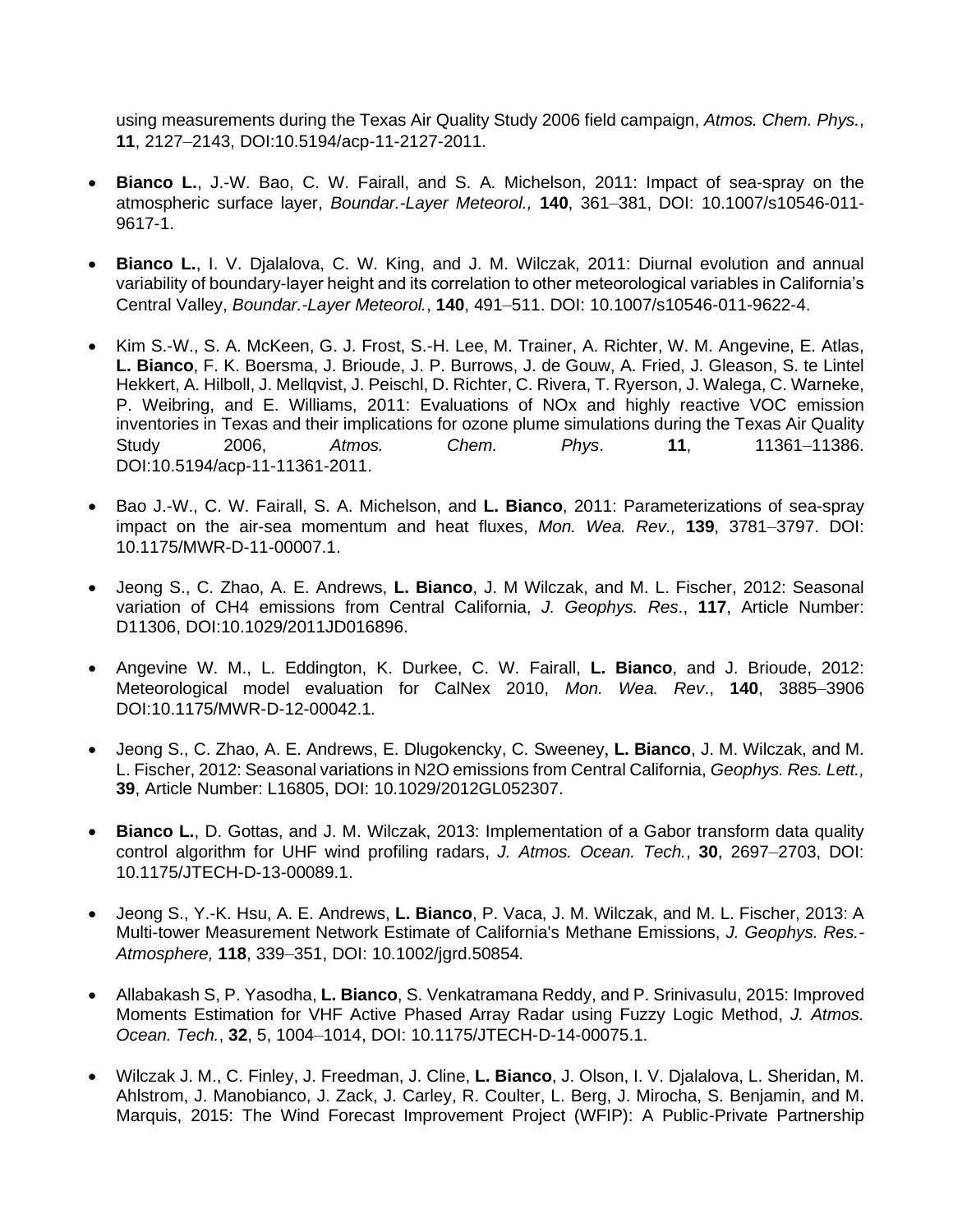Addressing Wind Energy Forecast Needs, *Bull. Am. Meteor. Soc.*, **19**, 1699–1718, DOI:10.1175/BAMS-D-14-00107.1.

- Djalalova I. V., J. Olson, J. Carley, **L. Bianco**, J. M. Wilczak, Y. Pichugina, R. Banta, M. Marquis, and J. Cline, 2016: POWER experiment: impact of assimilation of a network of coastal wind profiling radars on simulating offshore winds in and above the wind turbine layer, *Weather and Forecasting*, **31**, 1071–1091, DOI: 10.1175/WAF-D-15-0104.1.
- **Bianco L.**, I. V. Djalalova, J. M. Wilczak, J. Cline, S. Calvert, E. Konopleva-Akish, C. Finley, and J. Freedman, 2016: A Wind Energy Ramp Tool and Metric for Measuring the Skill of Numerical Weather Prediction Models, *Weather and Forecasting*, **31**, 1157–1177, DOI: 10.1175/WAF-D-15- 0144.1.
- Jeong S., Y.-K. Hsu, S. Newman, J. Zhang, A. E. Andrews, **L. Bianco**, J. Bagley, X. Cui, H. Graven, J. Kim, P. Salameh, B. W. LaFranchi, C. Priest, M. Campos-Pineda, E. Novakovskaia, C. D. Sloop, H. A. Michelsen, R. P. Bambha, R. F. Weiss, R. Keeling, and M. L. Fischer, 2016: Estimating methane emissions in California's urban and rural regions using multi-tower observations, *J. Geophys. Res.-Atmosphere*, **121***,* 13031–13049, DOI: [10.1002/2016JD025404](http://dx.doi.org/10.1002/2016JD025404)*.*
- Lundquist, J. K., J. M. Wilczak, R. Ashton, **L. Bianco**, W. A. Brewer, A. Choukulkar, A. Clifton, M. Debnath, R. Delgado, K. Friedrich, S. Gunter, A. Hamidi, G. V. Iungo, A. Kaushik, B. Kosović, P. Langan, A. Lass, E. Lavin, J. C.-Y. Lee, K. L. McCaffrey, R. K. Newsom, D. C. Noone, S. P. Oncley, P. T. Quelet, S. P. Sandberg, J. L. Schroeder, W. J. Shaw, L. Sparling, C. St. Martin, A. St. Pe, E. Strobach, K. Tay, B. J. Vanderwende, A. Weickmann, D. Wolfe, and R. Worsnop, 2017: Assessing state-of-the-art capabilities for probing the atmospheric boundary layer: the XPIA field campaign, *Bull. Am. Meteor. Soc.*, **98**, 289–314, DOI:[10.1175/BAMS-D-15-00151.1](http://dx.doi.org/10.1175/BAMS-D-15-00151.1).
- Bagley J. E., S. Jeong, X. Cui, S. Newman, J. Zhang, C. Priest, M. Campos-Pineda, A. E. Andrews, **L. Bianco**, M. Lloyd, N. Lareau, C. Clements, and M. L. Fischer, 2017: Assessment of an atmospheric transport model for annual inverse estimates of California greenhouse gas emissions, *J. Geophys. Res.-Atmosphere*, **122**, 1901–1918, DOI:10.1002/2016JD025361.
- Choukulkar A., A. Brewer, S. Sandberg, A. Weickmann, T. A. Bonin, R. M. Hardesty, J. K. Lundquist, R. Delgado, G. V. Iungo, R. Ashton, M. Debnath, **L. Bianco**, J. M. Wilczak, S. Oncley, and D. Wolfe, 2017: Evaluation of Single- and Multiple-Doppler Lidar Techniques to Measure Complex Flow during the XPIA Field Campaign, *Atmos. Meas. Tech.*, **10**, 247–264, DOI[:10.5194/amt-10-247-2017.](http://dx.doi.org/10.5194/amt-10-247-2017)
- McCaffrey K., **L. Bianco**, P. Johnston, and J. M. Wilczak, 2017: [A comparison of vertical velocity](https://www.atmos-meas-tech.net/10/999/2017/)  [variance measurements from wind profiling radars and sonic anemometers,](https://www.atmos-meas-tech.net/10/999/2017/) *Atmos. Meas. Tech.*, **10**, 999–1015, DOI:10.5194/amt-10-999-2017.
- **Bianco L.**, K. Friedrich, J. M. Wilczak, D. Hazen, D. Wolfe, R. Delgado, S. Oncley, and J. K. Lundquist, 2017: Assessing the accuracy of microwave radiometers and radio acoustic sounding systems for wind energy applications, *Atmos. Meas. Tech.*, **10**, 1707–1721, DOI:10.5194/amt-10- 1707-2017.
- McCaffrey K., **L. Bianco**, and J. M. Wilczak, 2017: [Improved observations of turbulence dissipation](https://www.atmos-meas-tech.net/10/2595/2017/)  [rates from wind profiling radars,](https://www.atmos-meas-tech.net/10/2595/2017/) *Atmos. Meas. Tech.*, **10**, 2595–2611, DOI:10.5194/amt-10-2595- 2017.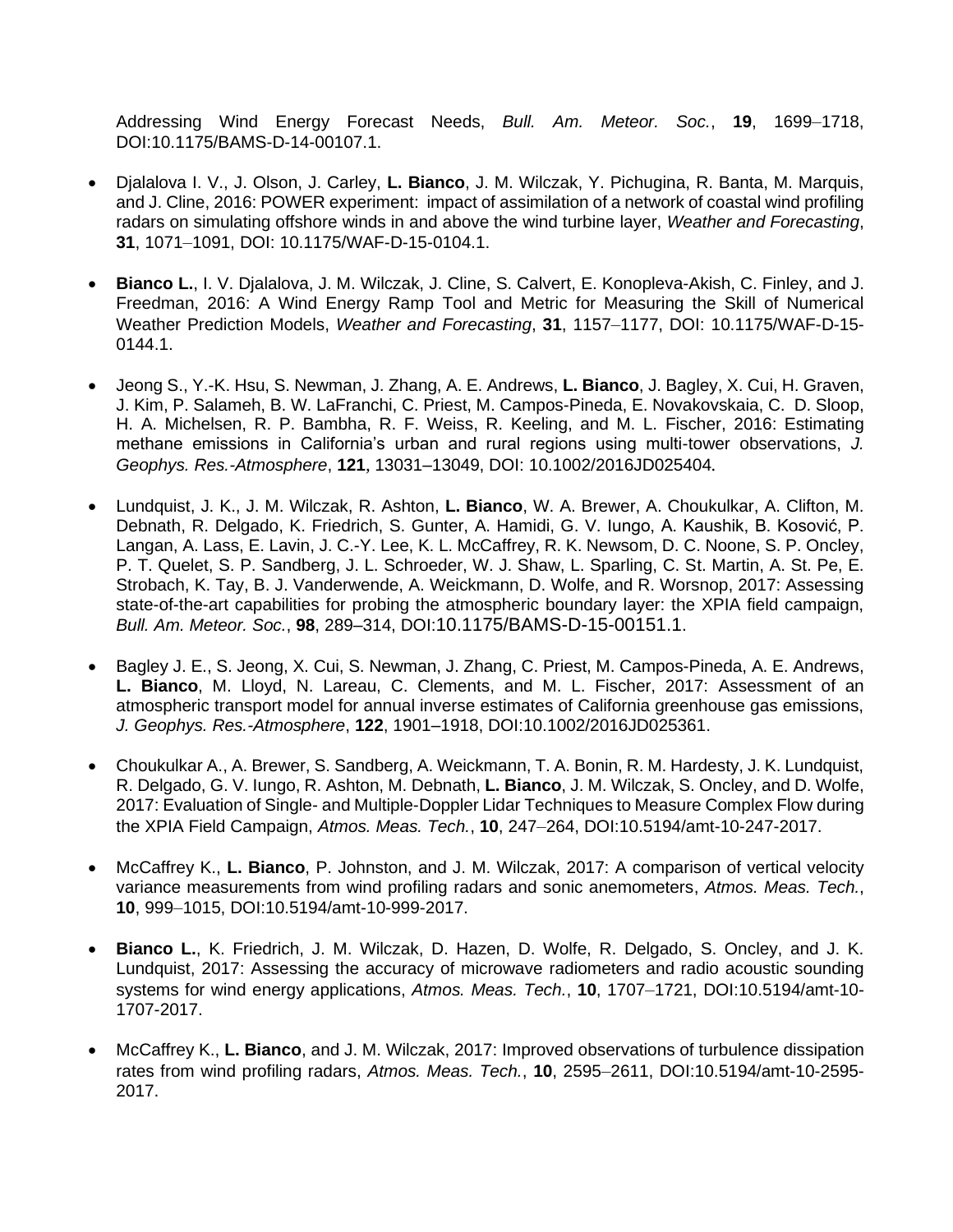- Schwietzke, S., G. Pétron, S. Conley, C. Pickering, I. Mielke-Maday, E. Dlugokencky, P. P. Tans, T. Vaughn, C. Bell, D. Zimmerle, S. Wolter, C. W. King, A. B. White, T. Coleman, **L. Bianco**, and R. C. Schnell, 2017: Improved mechanistic understanding of natural gas methane emissions from spatially-resolved aircraft measurements, *Environ. Sci. Technol.*, **51(12)**, 7286–7295, DOI: 10.1021/acs.est.7b01810.
- Allabakash, S, P. Yasodha, **L. Bianco**, S. Venkatramana Reddy, P. Srinivasulu, and S. Lim 2017: Improved boundary layer height measurement using a fuzzy logic method: Diurnal and seasonal variabilities of the convective boundary layer over a tropical station, *J. Geophys. Res.-Atmosphere*, **122**, 9211–9232, DOI:10.1002/2017JD027615.
- Pichugina Y., R. Banta, J. Olson, J. Carley, M. Marquis, A. Brewer, J. Wilczak, I. Djalalova, **L. Bianco**, E. James, S. Benjamin, and J. Cline, 2017: Assessment of NWP forecast models in simulating offshore winds through the lower boundary layer by measurements from a ship-based scanning Doppler lidar, *Mon. Wea. Rev*., **145**, 4277–4301, DOI: 10.1175/MWR-D-16-0442.1.
- Banta, R. M., Y. L. Pichugina, W. A. Brewer, E. James, J. B. Olson, S. G. Benjamin, J. Carly, **L. Bianco**, I. Djalalova, J. M. Wilczak, R. M. Hardesty J. Cline, and M. Marquis, 2017: Evaluating and Improving NWP Forecast Models for the Future: How the Needs of Offshore Wind Energy Can Point the Way, *Bull. Am. Meteor. Soc*., **99**, 1155–1176. DOI:10.1175/BAMS-D-16-0310.1.
- Jeong, S., S. Newman, J. Zhang, A. E. Andrews, **L. Bianco**, E. Dlugokencky, J. Bagley, X. Cui, C. Priest, M. Campos-Pineda, and M. L. Fischer, 2018: Inverse estimation of an annual cycle of California's nitrous oxide emissions, *J. Geophys. Res.-Atmosphere*, **123,** 4758–4771, DOI: 10.1029/2017JD028166.
- Wilczak, J. M., J. Olson, I. Djalalova, **L. Bianco**, L. Berg, W. Shaw, R. Coulter, R. M. Eckman, J. Freedman, C. Finley, and J. Cline, 2019: Data assimilation impact of tall towers, wind turbine nacelle anemometers, sodars and wind profiling radars on wind velocity and power forecasts during the first Wind Forecast Improvement Project (WFIP), *Wind Energy*, **22(7)**, 932–944, DOI: 10.1002/we.2332.
- Akish E., **L. Bianco**, I. V. Djalalova, J. M. Wilczak, J. Olson, J. Freedman, C. Finley, and J. Cline, 2019: Measuring the Impact of Additional Instrumentations on the Skill of Numerical Weather Prediction Models at Forecasting Wind Ramp Events during the first Wind Forecast Improvement Project (WFIP), *Wind Energy*, **22(9)**, 1165–1174, DOI: 10.1002/we.2347.
- Wilczak. J. M., M. Stoelinga, L. Berg, J. Sharp, C. Draxl, K. McCaffrey, R. M. Banta, **L. Bianco**, I. Djalalova, J. K. Lundquist, P. Muradyan, A. Choukulkar, L. Leo, T. Bonin, Y. Pichugina, R. Eckman, C. Long, K. Lantz, R. Worsnop, J. Bickford, N. Bodini, D. Chand, A. Clifton, J. Cline, D. Cook, H. J. S. Fernando, K. Friedrich, R. Krishnamurthy, M. Marquis, J. McCaa, J. Olson, S. Otarola-Bustos, G. Scott, W. J. Shaw, S. Wharton, and A. B. White, 2019: The second Wind Forecast Improvement Project (WFIP2): Observational field campaign. *Bull. Amer. Meteorol. Society*, **100(9)**, 1701–1723, [DOI: 10.1175/BAMS-D-18-0035.1.](https://doi.org/10.1175/BAMS-D-18-0035.1)
- Cui, Y., A. Vijayan, M. Falk, Y.-K. Hsu, D. Yin, X. Chen, Z. Zhao, J. Avise, Y. Chen, K. Verhulst, R. Duren, V. Yadav, C. Miller, R. Weiss, R. Keeling, J. Kim, L. Iraci, T. Tanaka, M. Johnson, E. Kort, **L. Bianco**, M. Fischer, K. Stroud, J. Herner, and B. Croes, 2019: A multi-platform inversion estimation of statewide and regional methane emissions in California during 2014–2016, *Environ. Sci. Technol.*, **53**, 16, 9636-9645, DOI: 10.1021/acs.est.9b01769.